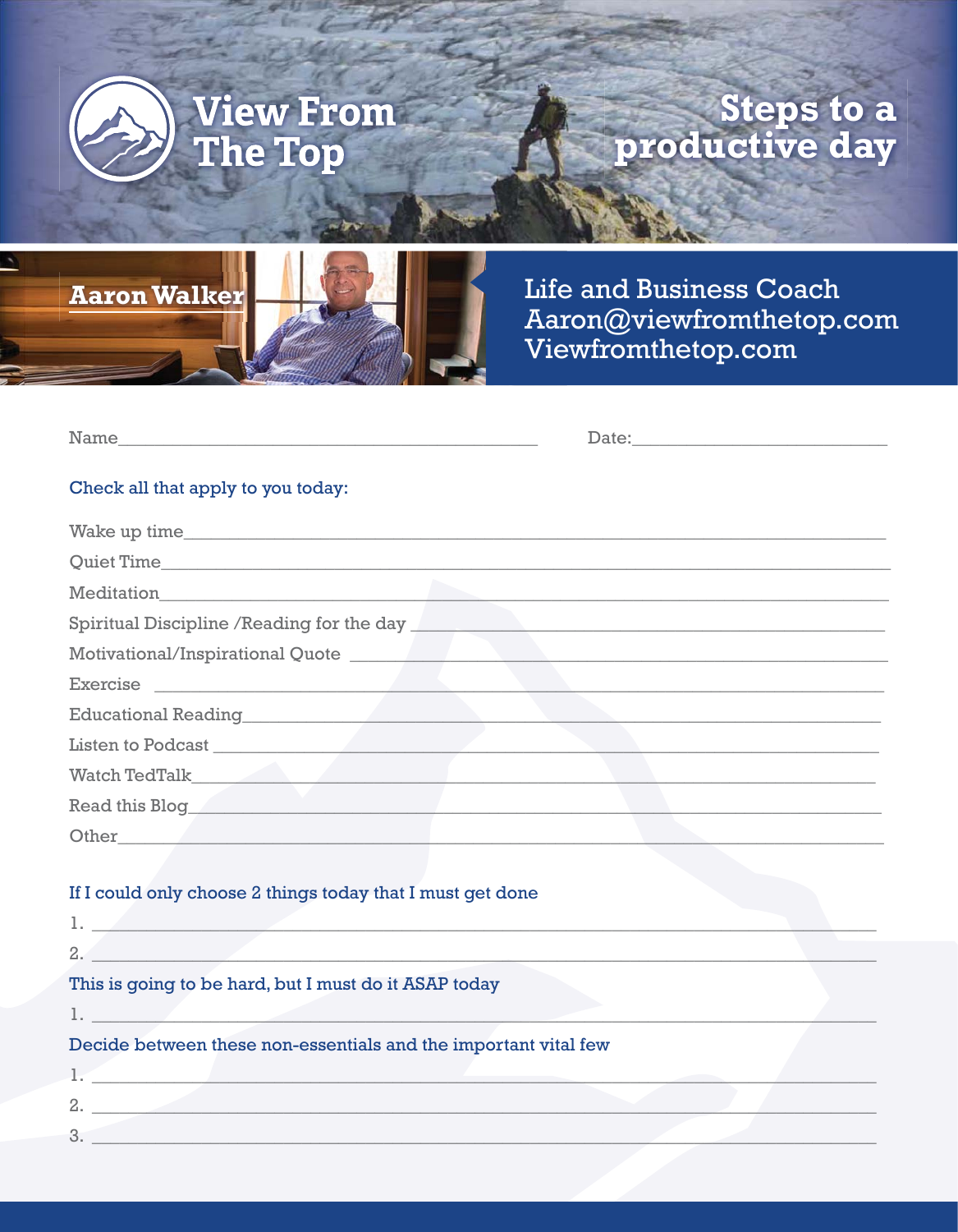

# Steps to a<br>productive day

#### I need to quit this today

LinkedIn

 $\mathsf{in}$ 

|                            | $2.$ $\frac{1}{2}$ $\frac{1}{2}$ $\frac{1}{2}$ $\frac{1}{2}$ $\frac{1}{2}$ $\frac{1}{2}$ $\frac{1}{2}$ $\frac{1}{2}$ $\frac{1}{2}$ $\frac{1}{2}$ $\frac{1}{2}$ $\frac{1}{2}$ $\frac{1}{2}$ $\frac{1}{2}$ $\frac{1}{2}$ $\frac{1}{2}$ $\frac{1}{2}$ $\frac{1}{2}$ $\frac{1}{2}$ $\frac{1}{2}$ $\frac{1}{2}$ $\frac{1}{$ |
|----------------------------|------------------------------------------------------------------------------------------------------------------------------------------------------------------------------------------------------------------------------------------------------------------------------------------------------------------------|
|                            | I need to join/start this today                                                                                                                                                                                                                                                                                        |
|                            | $1.$ $\overline{\phantom{a}}$ . The contract of the contract of the contract of the contract of the contract of the contract of the contract of the contract of the contract of the contract of the contract of the contract of the contra                                                                             |
|                            | I must call these people today                                                                                                                                                                                                                                                                                         |
|                            |                                                                                                                                                                                                                                                                                                                        |
|                            |                                                                                                                                                                                                                                                                                                                        |
|                            |                                                                                                                                                                                                                                                                                                                        |
|                            | I will encourage these people today through email                                                                                                                                                                                                                                                                      |
|                            | $\mathbf{1.}$ $\Box$ . The contract of the contract of the contract of the contract of the contract of the contract of the contract of the contract of the contract of the contract of the contract of the contract of the contract                                                                                    |
|                            | $2.$ $\overline{\phantom{a}}$                                                                                                                                                                                                                                                                                          |
|                            |                                                                                                                                                                                                                                                                                                                        |
|                            | I will encourage these people today through text                                                                                                                                                                                                                                                                       |
|                            |                                                                                                                                                                                                                                                                                                                        |
|                            |                                                                                                                                                                                                                                                                                                                        |
|                            | 3.                                                                                                                                                                                                                                                                                                                     |
|                            | <b>Schedule future appointments</b>                                                                                                                                                                                                                                                                                    |
|                            | <u>1. _________________________________</u>                                                                                                                                                                                                                                                                            |
|                            | 2.                                                                                                                                                                                                                                                                                                                     |
|                            | 3.                                                                                                                                                                                                                                                                                                                     |
|                            | Social media must do today:                                                                                                                                                                                                                                                                                            |
|                            | <b>Execution Section</b> Section 2 and 2 and 3 and 3 and 3 and 3 and 3 and 3 and 3 and 3 and 3 and 3 and 3 and 3 and 3 and 3 and 3 and 3 and 3 and 3 and 3 and 3 and 3 and 3 and 3 and 3 and 3 and 3 and 3 and 3 and 3 and 3 and 3                                                                                     |
|                            | V Twitter                                                                                                                                                                                                                                                                                                              |
| $\bullet$                  | Instagram                                                                                                                                                                                                                                                                                                              |
| $\mathbb{Z}$               | <b>Blogging</b>                                                                                                                                                                                                                                                                                                        |
| $\boldsymbol{\mathcal{P}}$ | Pinterest_                                                                                                                                                                                                                                                                                                             |
| $\frac{Y_{01}}{U_{010}}$   | YouTube_                                                                                                                                                                                                                                                                                                               |
| $\mathbf{v}$               | Vimeo                                                                                                                                                                                                                                                                                                                  |